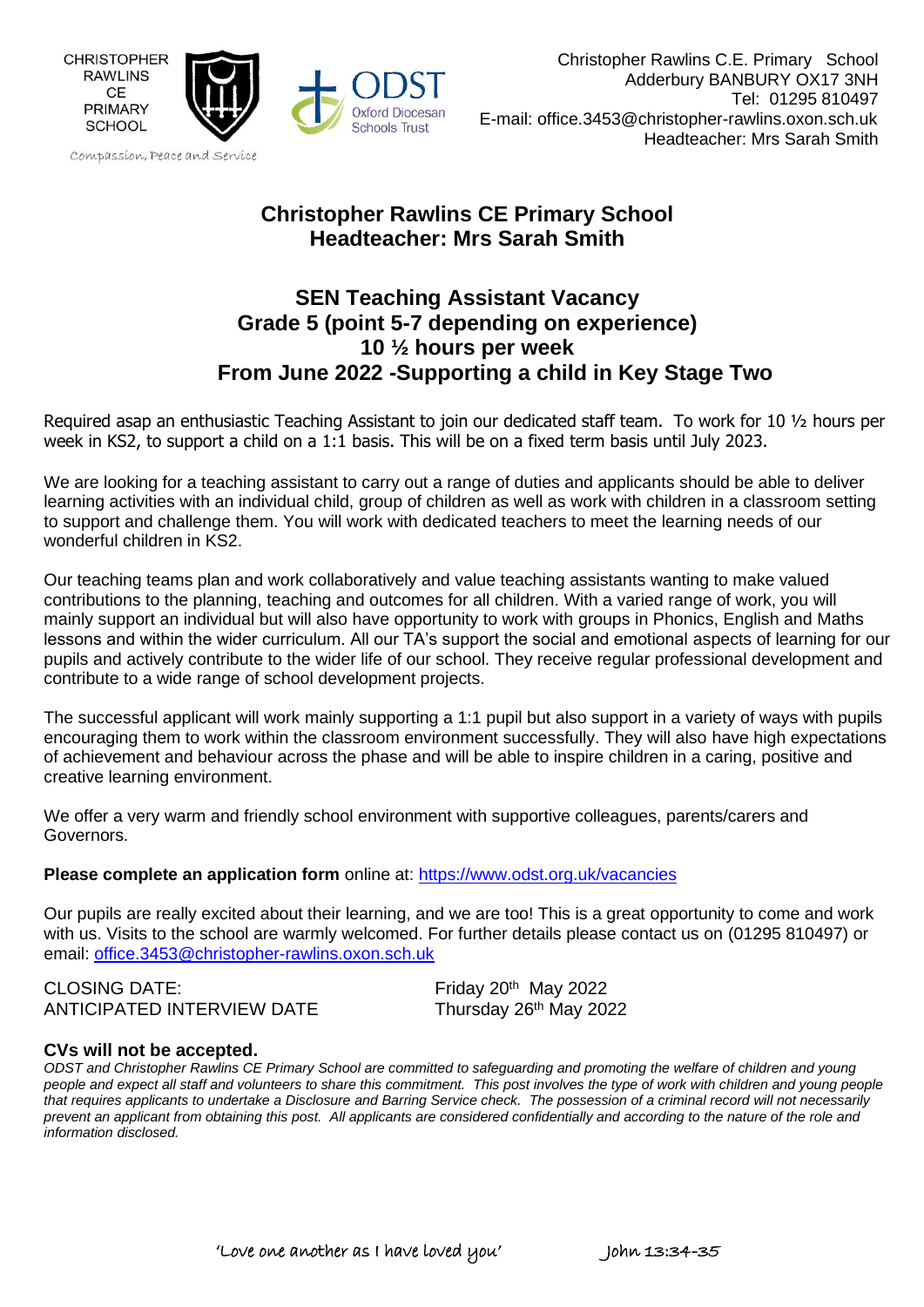## **CHRISTOPHER RAWLINS CE PRIMARY SCHOOL**

## **Job Description for:** Teaching Assistant – KS2 1:1

Salary Grade: 5

#### **Key Role:**

To work under the guidance of teaching staff to implement agreed work programmes or enable access to learning with individuals/groups, in or out of the classroom. This could include those requiring detailed and specialist knowledge in particular areas and may involve assisting the teacher in the whole planning cycle and the management/ preparation of resources. To contribute to the whole school ethos, environment and organisation both practically and as a positive role model for pupils and colleagues.

### **Specific Duties and Responsibilities**

### **1. Support for Pupils**

· To support pupils' development and promote independence in a safe, secure, challenging environment employing strategies to recognise and reward achievement of self-reliance

· To support the learning of individuals and groups of pupils as identified in the weekly curriculum planning, class plan and to act as a role model, setting high expectations

· To focus on individual pupils to ensure their needs are being met within the group

· To work with other staff to develop and implement the personal profiles for pupils

· To encourage pupils to interact and work co-operatively with others

· To observe, record and support the development and progress of pupils to identify individual needs and difficulties and to feed back to pupils in relation to their progress and achievement

· To promote the inclusion and acceptance of all pupils within the classroom.

### **2 Support for Teachers**

· To discuss with teachers the daily/weekly programme of lessons, activities and events in order to support pupils and adjust lessons/work plans as appropriate

· Occasional supervision of the class in the course of short term absences of teachers focusing on maintaining good order and to keep pupils on task under the guidance of teaching staff and within an agreed system of supervision

· To liaise with other professionals to ensure an appropriate learning environment

· To set out, prepare, use and tidy equipment

· To promote home school partnerships

· To monitor and evaluate pupil's responses to learning activities through observation and planned recording of achievement against pre-determined learning objectives

· To provide objective and accurate feedback and reports as required to the teacher on pupil achievement progress and other matters ensuring the availability of appropriate evidence

· To be responsible for keeping and updating records as agreed with the teacher, contributing to reviews of systems/records as required

· To administer and assess routine tests and assist in the invigilation of exams/tests as agreed with the teacher

· To provide general clerical support, e.g. administer coursework, produce worksheets for agreed activities, photocopying. filing, etc

· To work with an established discipline policy to anticipate and manage behaviour constructively, promoting self-control and independence.

## **3. Support for the Curriculum**

· To prepare, plan and manage specific activities/teaching programmes, adjusting activities according to pupils' responses/needs

· To set out and prepare equipment indoors and outdoors

· To implement local and national learning strategies, e.g. English, Maths, and make effective use of

opportunities provided by other learning activities to support the development of relevant skills . To deliver Phonics session daily following a specific scheme

· To support the use of ICT in learning activities and develop pupils' competence and independence in its use

· To help pupils access learning activities through specialist support

· To determine the need for, prepare and maintain general and specialist equipment and resources